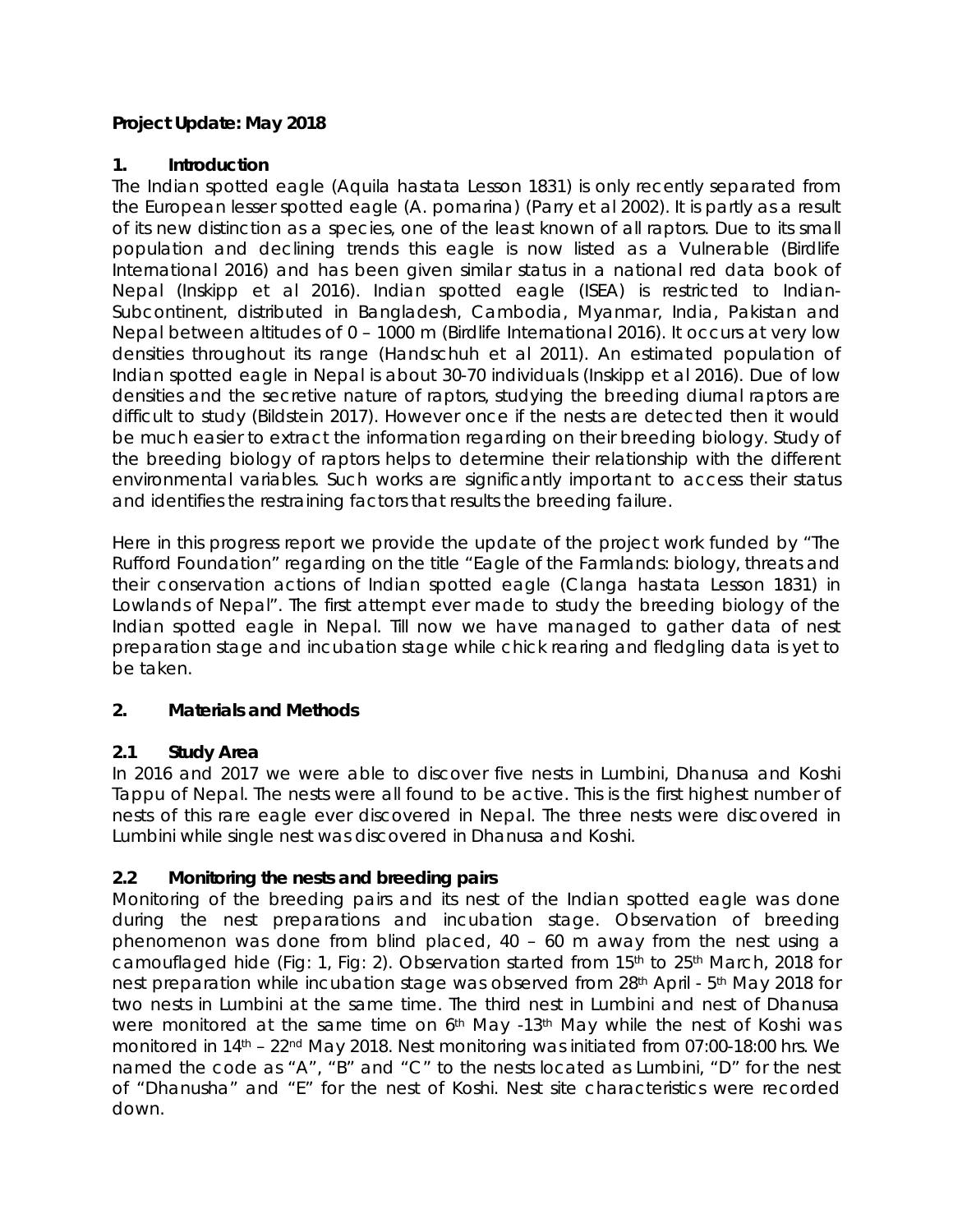# **2.2.1 Monitoring nest preparation stage**

We recorded different activities of the breeding pair during the nest preparation. We noted down the frequency of the nesting materials brought by male and female, participation of nest maintenance activities, types of materials brought up by eagles (twigs, insecticides plant and greenery branches) and attempt of copulations. The nest site characteristics were recorded too. When we were in a study area for a to monitor nest preparation activities, we only found the nest preparation activities of three breeding pairs of nest "B", "C" and "D". We didn't see any nesting preparation activities of nesting pairs of "A" and "E" respectively.

## **2.2.2 Monitoring incubation stage**

The duration of incubation by each individual, prey provision to incubators by nonincubators, attendance of the non-incubators, the activities of the chasing the intruders and prey items brought by incubators were noted down.

#### **2.2.3 Nest predators and determination of safe buffer zone**

We searched the evidence of the probable nest predators that might reside near to the nesting site of the eagles through direct observation. We noted down the types of disturbances, level of disturbances, maximum distance with alert reaction, minimum distance without alert reaction and time of disturbances

#### **3. Results**

### **3.1 Nest Site Characteristics**

Out of five nests, four nests were found to be made in the *Dalbergia sissau* tree while one was found in the Sal tree. The height of the nesting trees were found to be 29±4.1183 m while the nests were found at the average height of 20.6±4.56 m from the ground. Out of five nests, nests "B","C" and "D" were sighted at the thin forest of *Dalbergia sissau* on the other hand nests "A" and "B" were found at an open space with a couple of trees nearby. Water hole was present at the average distance of 78.54 m.

#### **3.2 Nest building behaviour**

During the nest preparation stage male eagles were found to have higher contribution on bringing the nesting materials i.e. 69.86% in nest "B", 68.11% in "nest C" and 70.31% in "nest D" compared to female 30.14% in "nest B", 31.89% in "nest C" and 29.69% in "nest D". However females contributed higher percentage on construction, maintenance and repair of the nest i.e. 63.89%, 65.22% and 68.75% respectively. During the whole observation period the eagles were recorded carrying out the dead twigs to construct the nest while small green branches of *Dalbergia sissau* to put on the outer rim of the nest.

Observation showed that Eucalyptus green leaves were placed in the cavity of the nest during the study period. We didn't observe any nest building activities of nesting pairs of "A" and "E".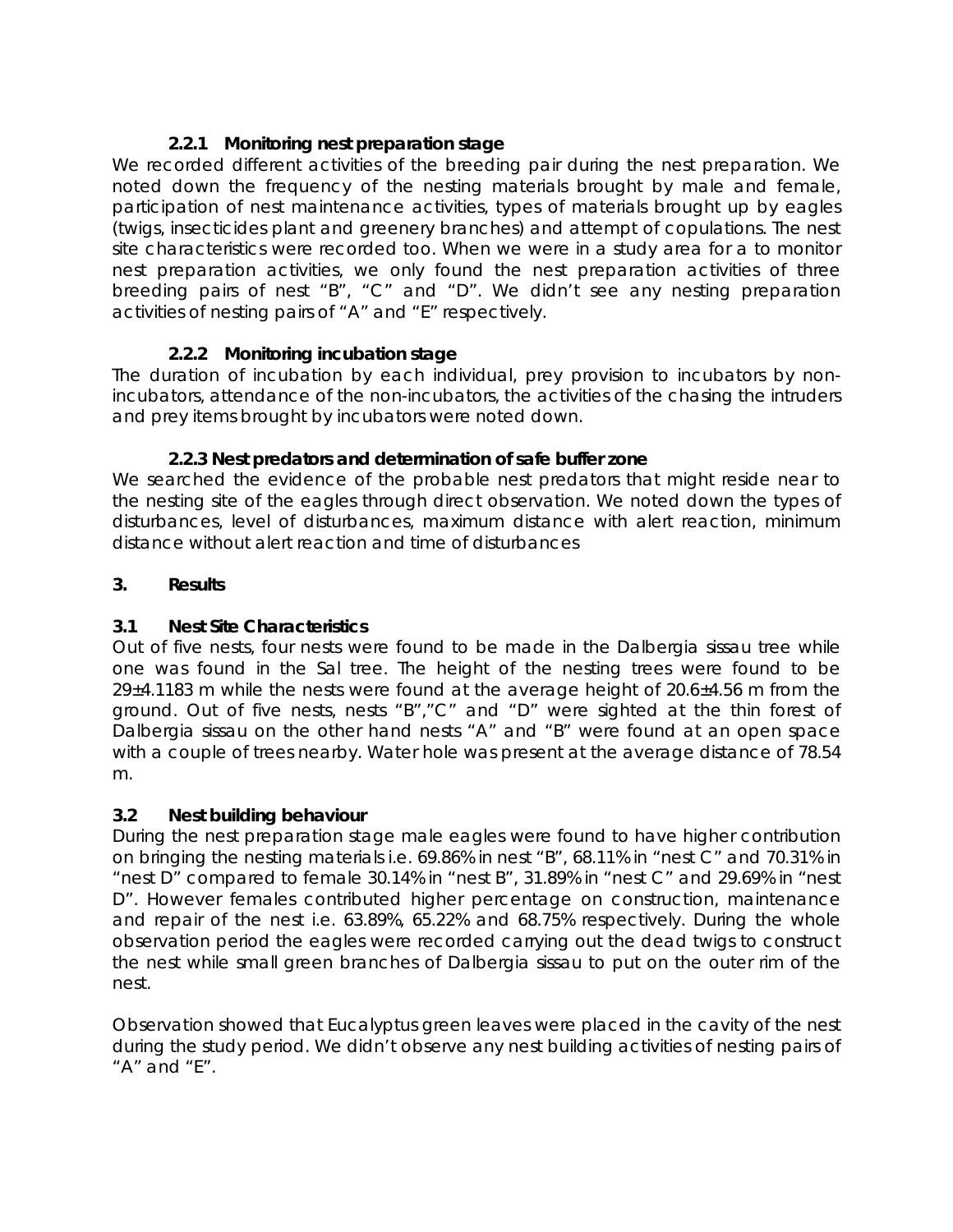## **3.3 Incubation stage monitoring**

We found five active nests during the incubation monitoring stage at the previously recorded areas i.e. 2017. This inferred that the nest "A" of Lumbini and "E" of Koshi were made lately. The time spend to incubate the egg by the females were found to be higher than the males in all the monitored nests. Statistically significant differences between the time spend by male and female to incubate the egg was found (Wilcox=25, P =0.0079). The female were found to spend larger their time on incubation compared to male. The percentage of non-incubating male attendance near the nest was found to be 69.95±9.29 % while non-incubating female was found to be 30.05± 9.29 % when all the total attendance data of both non-incubating males and females were pooled up. The nest "C" has failed to hatch the egg. At the first and second day of nest monitoring the female eagle was recorded incubating the egg (Fig: 6) but when it was a 3<sup>rd</sup> day of nest monitoring of nest "C", neither male nor female were seen incubating the egg. Monitoring the nest further for few days led us know they often used to fly early at morning and returned to the nest at around 5 pm. This made us suspect that the egg might has failed to hatch eaglet. On the  $7<sup>th</sup>$  day of nest observation, we saw rufous treepie and common myna perching in the nest of the eagle. We went just down to the nesting tree and found the shell of the eagle's egg with a higher percentage of albumen in the broken egg. Pooling all the data of five nests, 15 times the eagles were recorded repairing the nest. During the whole observation 35 times the eagles were seen chasing the crows, white-eyed buzzard and black kite when they approached near the nest. Twenty five times the incubators were found making a "chuck" sound in a high pitch when the intruders were nearer to the nest. Male eagles were found to bring the prey items in the nest however we didn't get any evidence about the male feeding the incubating female. The male simply used to put prey items in the nest. During the whole observation, the male eagles brought three various prey items (four birds, three rodents and one frog).

# **3.4 Nest predators and identification of safe buffer zone**

We didn't encounter any probable nest predators in the nesting area. The maximum distance with alert reaction of the nests were found 38.64, 77.5, 61.85, 74 and 23 m for nest "A","B","C","D" and "E" respectively. The minimum distance without alert reactions were found to be 105, 110, 96.25, 119 and 60.79 m for nest "A","B","C","D" and "E". Grazing of livestock near the nesting area was found to be one of the major disturbances. The incubators often used to lower down the head when the herders reached at distance calculated as "the maximum distance with alert reaction".

#### **4 Conclusions**

The nests were mostly made in the lesser dense forest of *Dalbergia sissau* located near the source of the water hole. Male Indian spotted eagle made a higher contribution on bringing the nesting materials to build the nest while female were found to put greater effort on arranging the twigs, greenery branches and herbicides leaves in the nest. Female were found to spend their longer time period incubating the eggs compared to male. Males were highly engaged in chasing the intruders compared to female. The non-incubating male showed higher attendance near the nest compared to nonincubating female. Due of sharing the same breeding territory the eagles were often disturbed by crows, White-eyed buzzard and black kite. Usually the incubating eagles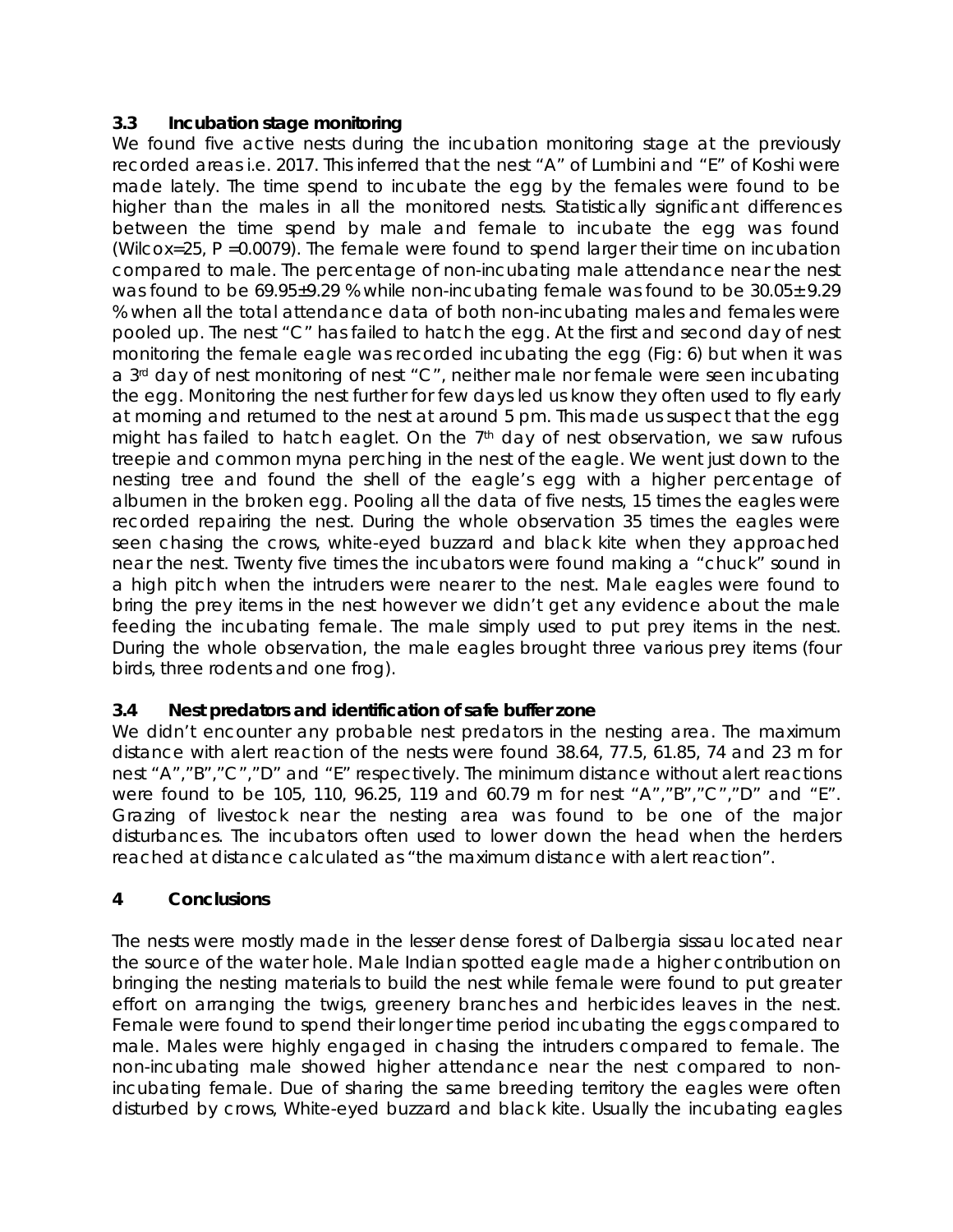were found creating a "chuck Ccuck" call with a high pitch when they get highly disturbed. The prey items were mainly brought up by male comprising of bird, rodents and mammals.

#### **References**

BirdLife International. 2016. *Clanga hastata*. The IUCN Red List of Threatened Species 2016: e.T22729779A95021573. [http://dx.doi.org/10.2305/IUCN.UK.2016-](http://dx.doi.org/10.2305/IUCN.UK.2016-3.RLTS.T22729779A95021573.en) [3.RLTS.T22729779A95021573.en.](http://dx.doi.org/10.2305/IUCN.UK.2016-3.RLTS.T22729779A95021573.en) Downloaded on **31 May 2018.**

Handschuh, M., van Zalinge, R.N., Olsson, U., Samphos, P., Chamnan, H and Evans, T.D. 2011. First confirmed record and first breeding record of Indian Spotted Eagle Aquila hastata in Indochina. Bull. B.O.C. 131(2):118-122.

Inskipp C., Baral H. S., Phuyal S., Bhatt T. R., Khatiwada M., Inskipp, T, Khatiwada A.,

Gurung S., Singh P. B., Murray L., Poudyal L. and Amin R. 2016. The status of Nepal's Birds: The national red list series. Zoological Society of London, UK.

Parry, S. J., Clark, W. S., & Prakash, V., 2002. On the taxonomic status of the Indian Spotted Eagle *Aquila hastata*. Ibis 144 (4): 665–675.



Left: Researcher monitoring the nest of Indian Spotted Eagle from a camouflaged hide. Right: Researcher Dheeraj Chaudhary inside the camouflaged hide to monitor the nest.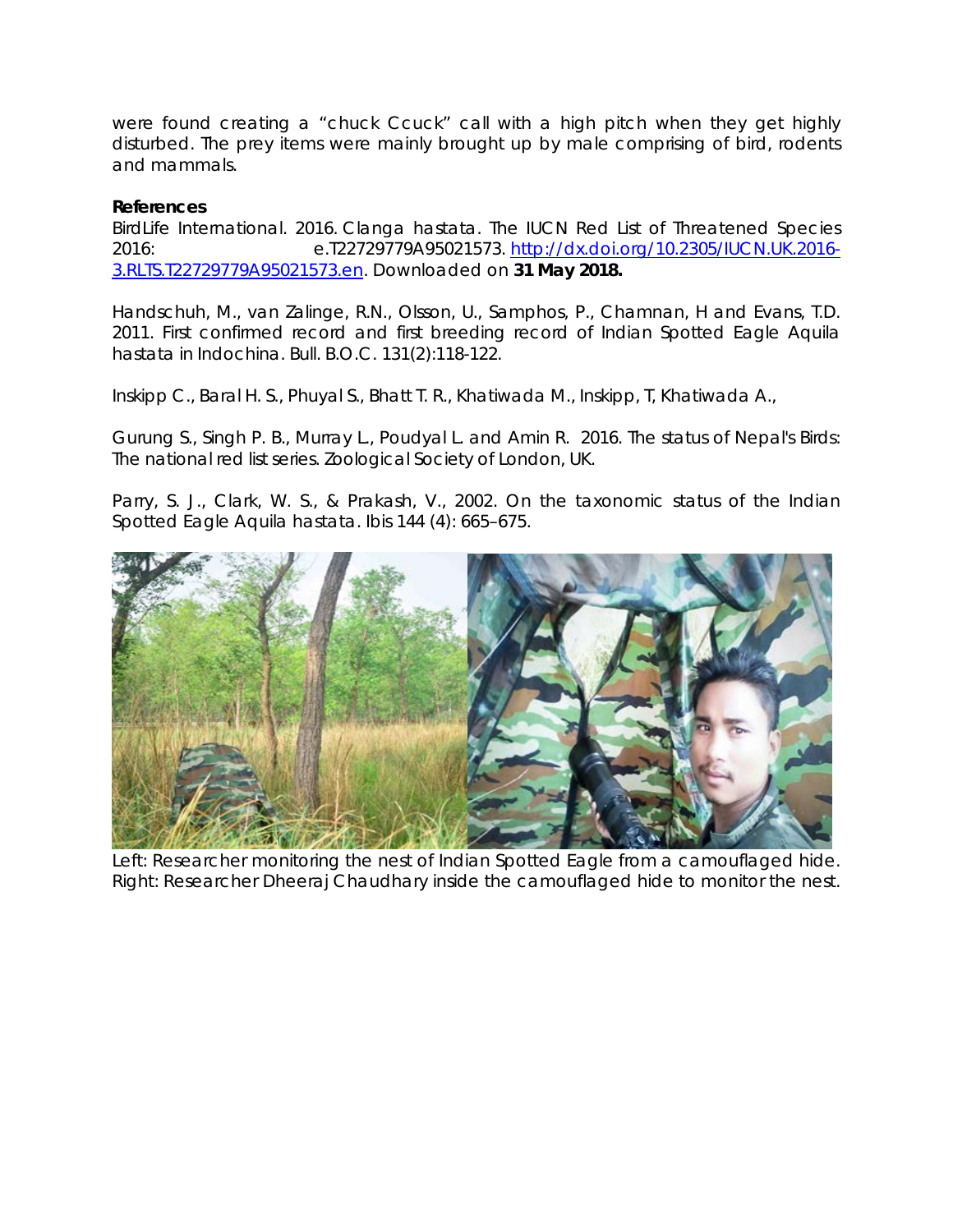

Left: Incubating female Indian Spotted Eagle of Nest "A". Right: Broken Indian Spotted Eagle egg found under the nesting tree of nest "C".



Herder grazing their livestock very close to the nesting tree of Indian Spotted Eagle